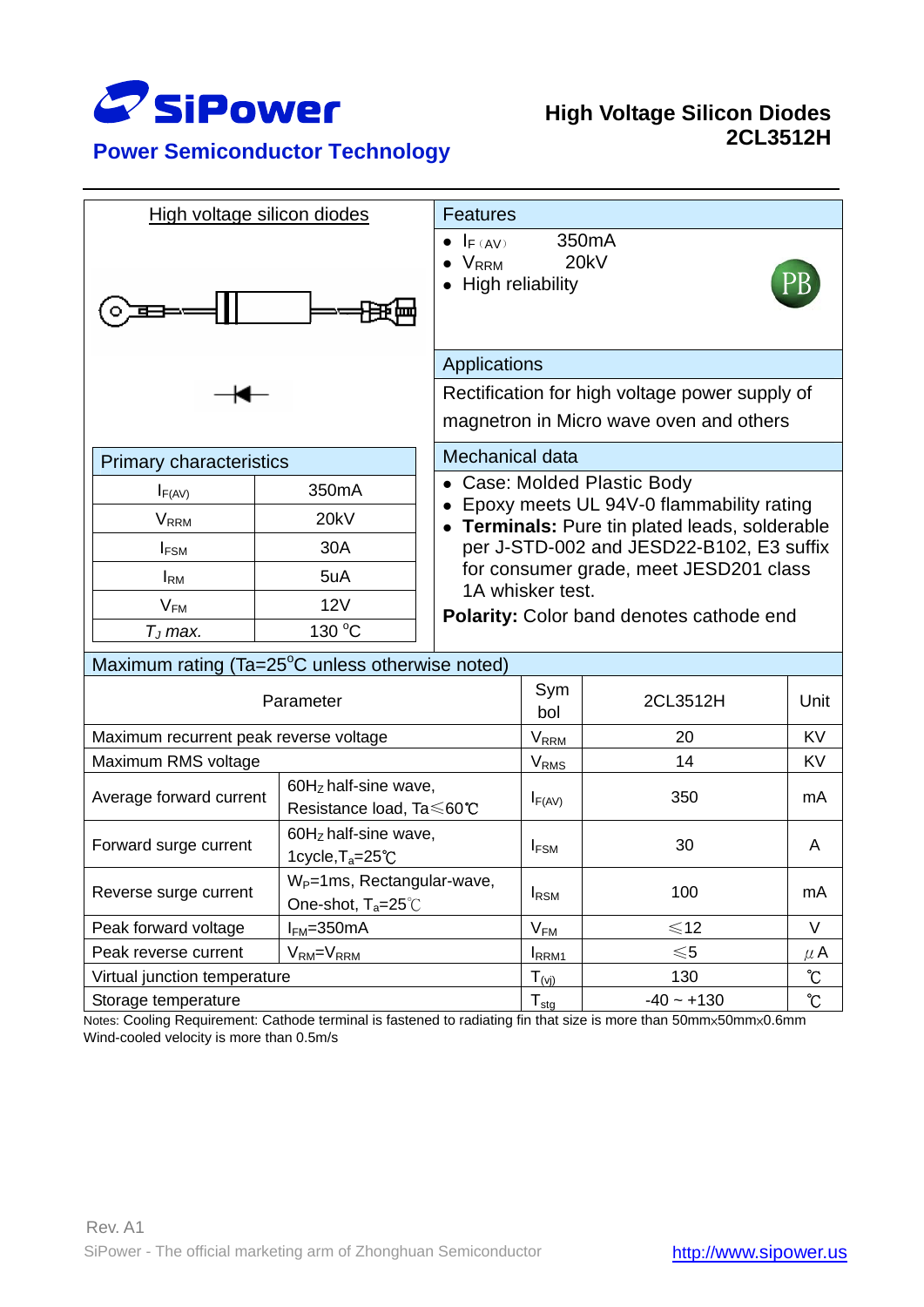

## **High Voltage Silicon Diodes**